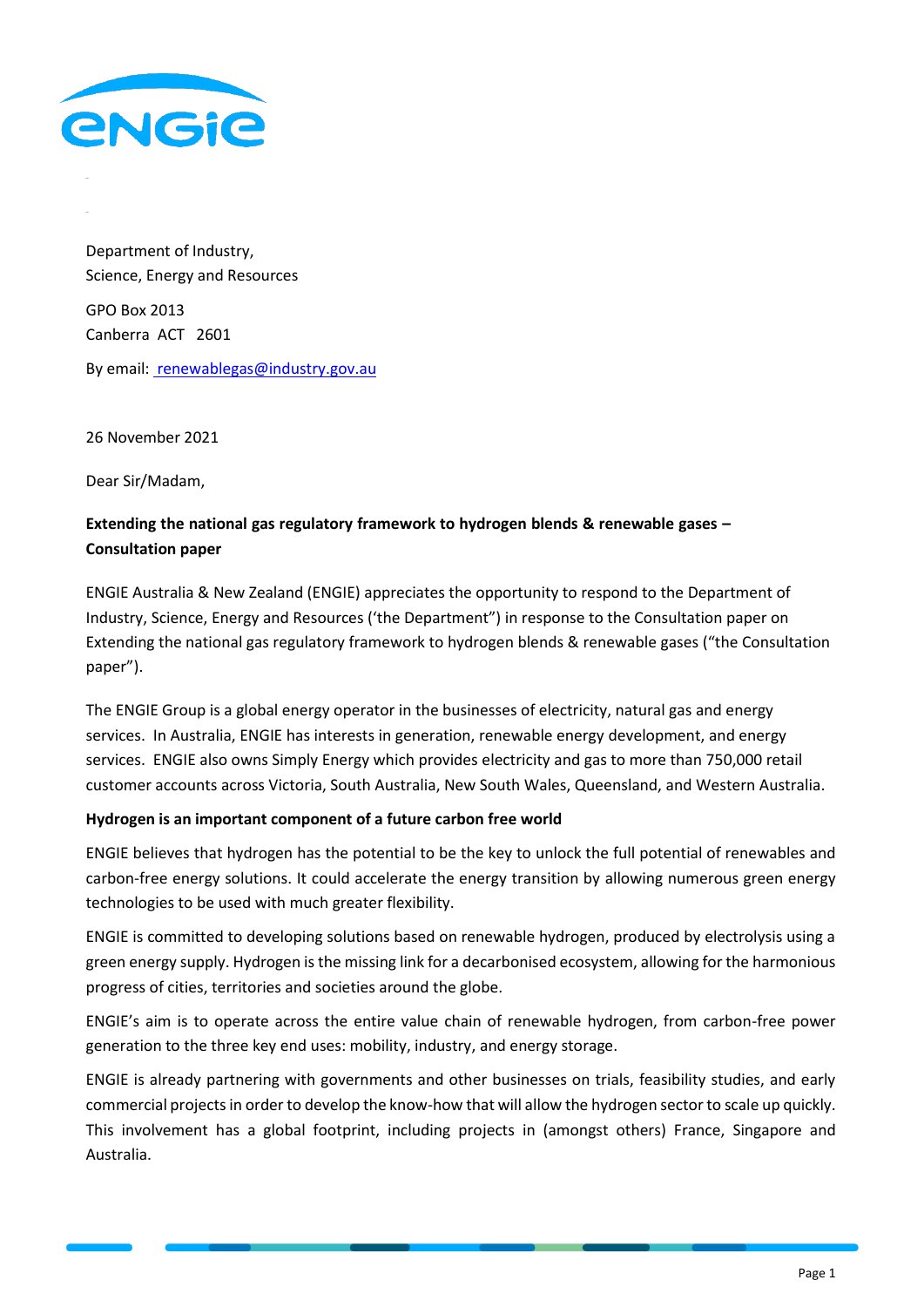Notably, ENGIE is project lead on one of the three ARENA-supported commercial-scale renewable hydrogen projects: a 10 MW electrolyser project to produce renewable hydrogen in a consortium with Yara Pilbara Fertilisers at their Karratha plant. ENGIE is also a partner in one of the other projects, a 10 MW electrolyser for gas blending at AGIG's Murray Valley Hydrogen Park in Wodonga.

In this light, we welcome the Department's publication of the Consultation. Clarity on the legal and regulatory status of hydrogen blends, biomethane, pure hydrogen streams and other emerging gas products is important for the development of these industries.

Our detailed response to the questions in the Consultation paper are attached in the requested template format. Our positions have been summarised below.

## **NG equivalents**

Since the NG equivalent definition is predicated on not requiring users to change their appliances, there should be little to no impact on end users of substitution of natural gas with an NG equivalent. Accordingly, it seems sensible to apply the same regulatory framework. Creating a different framework could, in certain circumstances create a perverse incentive (or disincentive) to switch to an NG equivalent that is driven by regulatory arbitrage rather than genuine commercial agreement.

## **Other gases**

By contrast, other gases are an emerging industry sector. National and jurisdictional hydrogen strategies envisage a rapid ramp up in production and consumption, including new production methods, new end use cases and the creation of an export market. Accordingly, it's important to:

a) not stifle innovation and effective market development with excess or inflexible regulations; and

b) not assume that concerns relating to the natural gas market must be relevant to hydrogen.

Hydrogen production is likely to be more competitive than natural gas production, given latter is dependent on access to underground resource and typically controlled by small number of large companies. Hydrogen can be produced by multiple methods, and green hydrogen from electrolysis is open to anyone with access to electricity and water. Initially, hydrogen should be considered as a general commodity, and few other commodity markets are regulated to the extent the natural gas market is.

Some elements of the natural gas regulatory framework are idiosyncratic – there are three different designs of commodity market (short-term trading market, declared wholesale gas market, and gas hubs), for example.

Others, such as market transparency mechanisms and elements of the pipeline regulation framework have emerged as a result of specific concerns relating to Australia's natural gas market and the market impact of the LNG sector. So, they do not necessarily represent a general regulatory blueprint applicable to other commodities.